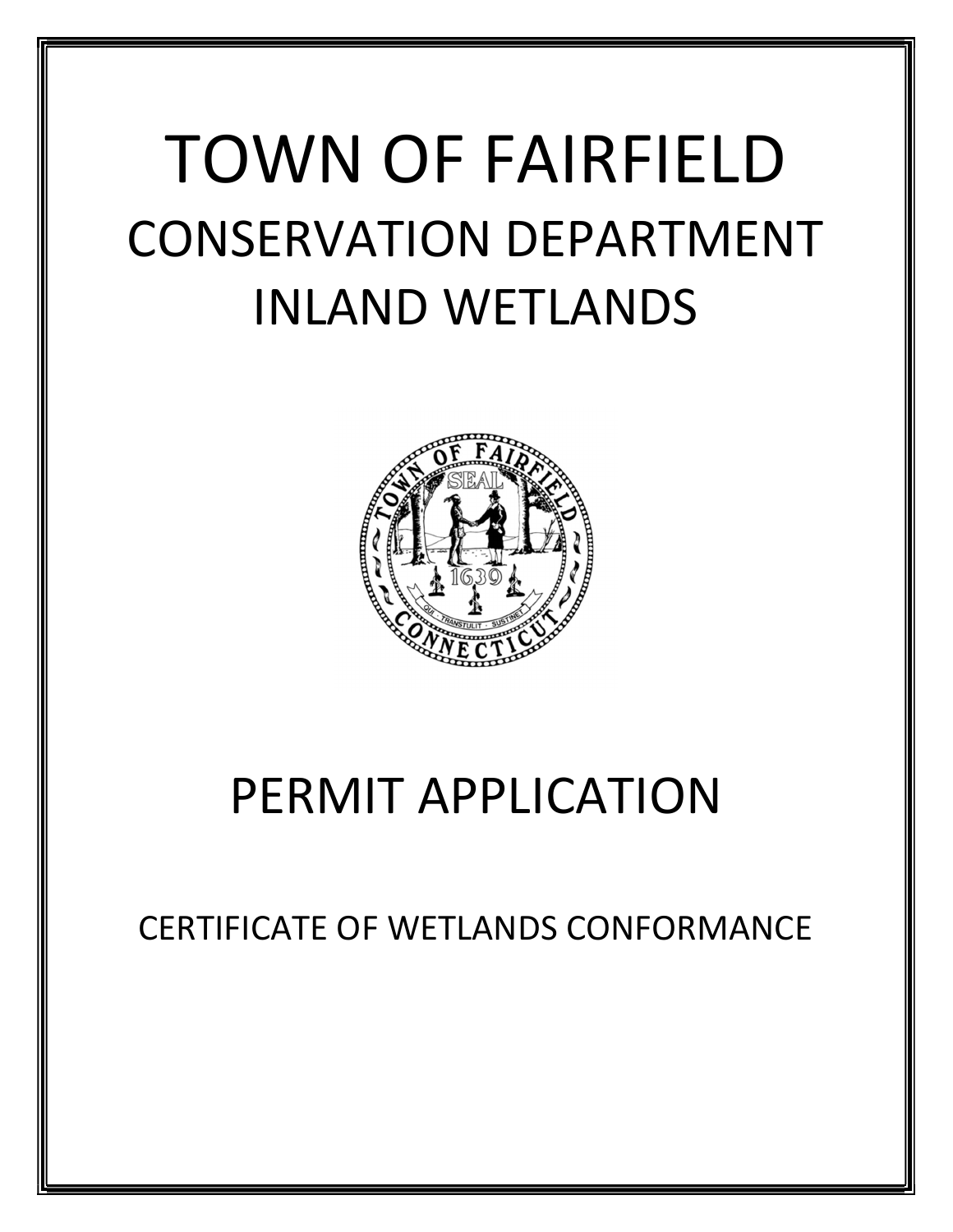

## **Town of Fairfield Conservation Department 725 Old Post Road ∙ Fairfield, CT 06524 ∙ (203) 256‐3071**

### **Certificate of Wetlands Conformance**

|                                                                                                                                                                                                                                            | FOR OFFICE USE ONLY                       |
|--------------------------------------------------------------------------------------------------------------------------------------------------------------------------------------------------------------------------------------------|-------------------------------------------|
|                                                                                                                                                                                                                                            |                                           |
|                                                                                                                                                                                                                                            |                                           |
| Eligible Activity Category: (i) (ii) (iii) (iv) (v)                                                                                                                                                                                        |                                           |
|                                                                                                                                                                                                                                            | Wetlands Map Number: ____________________ |
|                                                                                                                                                                                                                                            |                                           |
| REASON:                                                                                                                                                                                                                                    |                                           |
| New Permit<br>Permit Extension                                                                                                                                                                                                             | Permit Modification<br>Corrective Action  |
| Ι.                                                                                                                                                                                                                                         |                                           |
| П.                                                                                                                                                                                                                                         |                                           |
|                                                                                                                                                                                                                                            |                                           |
|                                                                                                                                                                                                                                            |                                           |
|                                                                                                                                                                                                                                            |                                           |
|                                                                                                                                                                                                                                            |                                           |
|                                                                                                                                                                                                                                            |                                           |
|                                                                                                                                                                                                                                            |                                           |
|                                                                                                                                                                                                                                            |                                           |
| <b>PROPERTY OWNER (If not Applicant):</b> Note that the set of the set of the set of the set of the set of the set of the set of the set of the set of the set of the set of the set of the set of the set of the set of the set of<br>IV. |                                           |
|                                                                                                                                                                                                                                            |                                           |
|                                                                                                                                                                                                                                            |                                           |
| Email:                                                                                                                                                                                                                                     |                                           |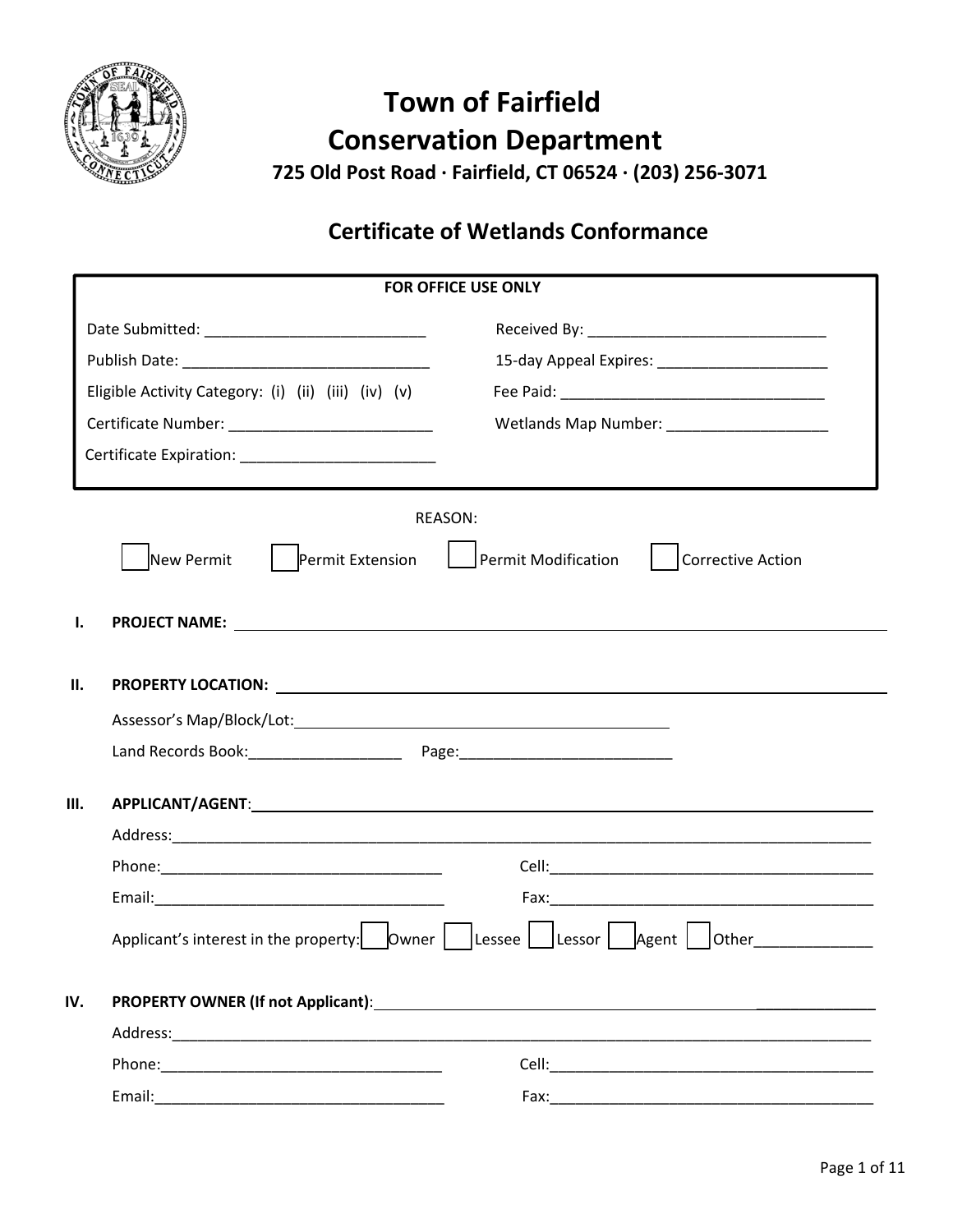

| а. | PROPOSED REGULATED ACTIVITY<br>Please circle all applicable proposed regulated activities being proposed for this permit:                |
|----|------------------------------------------------------------------------------------------------------------------------------------------|
|    | Addition Demolition Deck Garage New Residence Stormwater Detention Generator<br>Pool                                                     |
|    | Shed Patio Site Work Environmental Remediation Planting<br>Septic<br>Sports<br>Fence                                                     |
|    |                                                                                                                                          |
|    |                                                                                                                                          |
|    |                                                                                                                                          |
| d. |                                                                                                                                          |
| e. |                                                                                                                                          |
| f. | Will fill be needed on-site (circle one)? Yes / No                                                                                       |
|    | g. Proposed area of upland review area to be disturbed: $\frac{1}{\sqrt{1-\frac{1}{n}}}\int_0^1 e^{-\frac{1}{n}} e^{-\frac{1}{n}}$ acres |
| h. | Proposed area outside of upland review area/setback to be disturbed: ____________ft <sup>2</sup> or _________<br>acres                   |
| i. | Proposed area of inland wetlands/watercourse to be disturbed: ___________________tt <sup>2</sup> or ___________acres                     |
| j. |                                                                                                                                          |
| k. | Proposed additional impervious surface to be constructed as part of this project: $\text{ft}^2$ or<br>acres                              |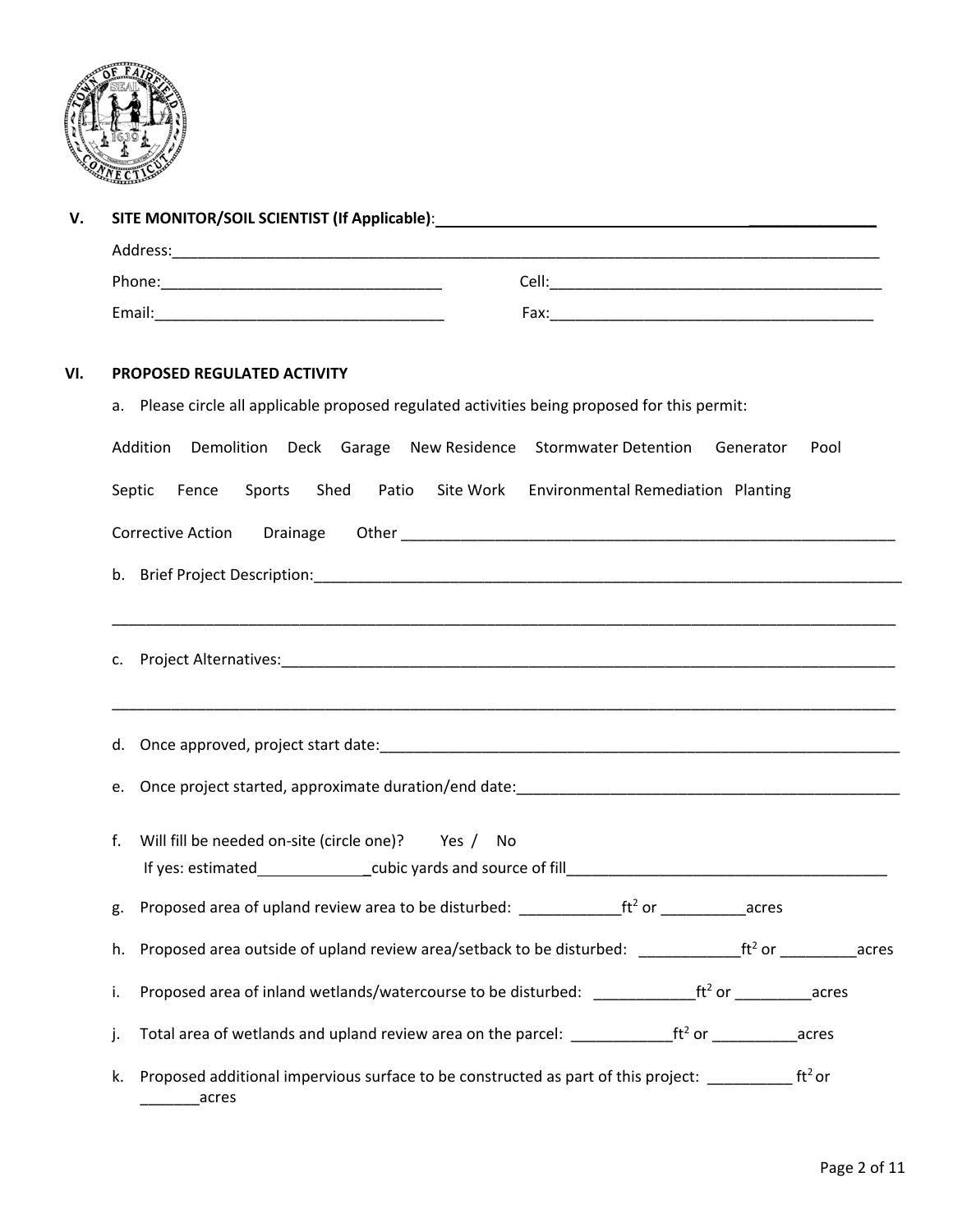

#### **VII. PROPERTY DETAILS**

a. Existing conditions in the regulated area being proposed:

|    | $INLAND WETLANDS$ WATERCOURSE FLOODPLAIN $L$ LAKE/POND<br>$\Box$ open space $\mathsf L$                                                                                                                         |
|----|-----------------------------------------------------------------------------------------------------------------------------------------------------------------------------------------------------------------|
|    | TIDAL WETLANDS  <br>UPLAND REVIEW AREA<br>EASEMENT(S)<br><b>OTHER</b>                                                                                                                                           |
|    | c. Property Serviced By (check one or more): PRIVATE WELL(S)<br>MUNICIPAL WATER                                                                                                                                 |
|    | PUBLIC SEWER<br>PRIVATE SEPTIC SYSTEM                                                                                                                                                                           |
|    |                                                                                                                                                                                                                 |
|    |                                                                                                                                                                                                                 |
| е. | Description of wetland vegetation: Letter and the state of the state of the state of the state of the state of                                                                                                  |
|    |                                                                                                                                                                                                                 |
|    |                                                                                                                                                                                                                 |
| f. | ,我们也不会有什么。""我们的人,我们也不会有什么?""我们的人,我们也不会有什么?""我们的人,我们也不会有什么?""我们的人,我们也不会有什么?""我们的人<br>Name of Professional Soil Scientist (PSS) and date of soil survey (If Applicable): 1992 1994                                |
|    |                                                                                                                                                                                                                 |
| g. |                                                                                                                                                                                                                 |
|    | _foot setback/upland review area applies.                                                                                                                                                                       |
| h. | disturbance? Yes / No                                                                                                                                                                                           |
| i. | Are there any known or suspected vernal pools located on or adjacent to (within 500-feet) the proposed<br>Is any portion of the property occupied by a Natural Diversity Database or Critical Habitat? Yes / No |
| j. | In your opinion, is there a significant presence of invasive plant species in the proposed area to be disturbance?                                                                                              |
|    | Yes / No / Unknown                                                                                                                                                                                              |

\_\_\_\_\_\_\_\_\_\_\_\_\_\_\_\_\_\_\_\_\_\_\_\_\_\_\_\_\_\_\_\_\_\_\_\_\_\_\_\_\_\_\_\_\_\_\_\_\_\_\_\_\_\_\_\_\_\_\_\_\_\_\_\_\_\_\_\_\_\_\_\_\_\_\_\_\_\_\_\_\_\_\_\_\_\_\_\_\_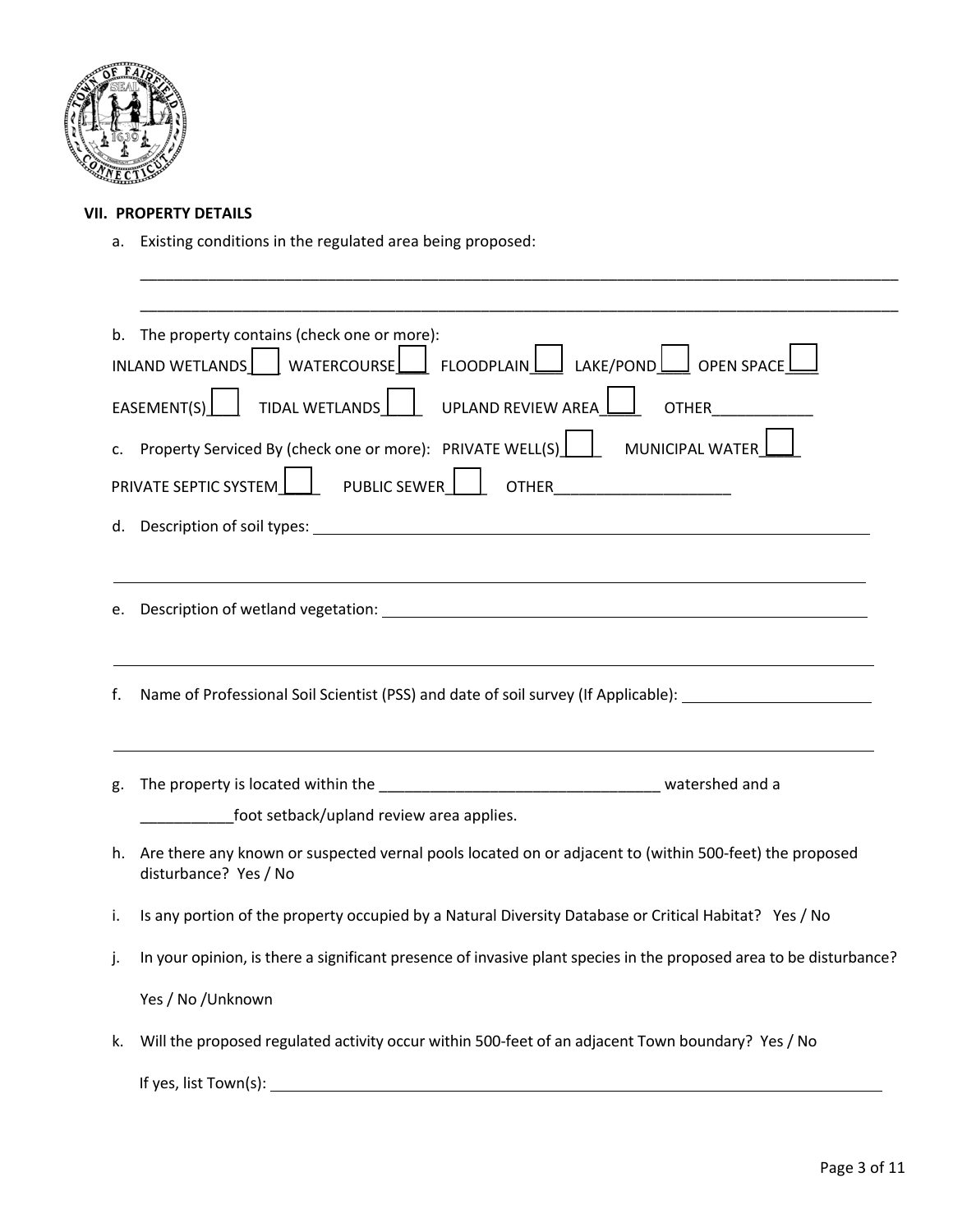

l. Does the proposed regulated activity fall within the jurisdiction of the Harbor Management Commission per CGS 22a‐113p and Fairfield Town Code § 24‐14? Yes / No

#### **VIII. PROPERTY HISTORY**

a. Are you aware of any wetland permits (past or present) on this property? Yes / No

If yes, please explain:

b. Are you aware of any wetland violations (past or present) on this property? Yes / No

If yes, please explain:

c. Are you aware of any corrective/enforcement actions (past or present) on this property? Yes / No

If yes, please explain:

#### **IX. AUTHORIZATION**

The Applicant affirms that the information and supporting information supplied in this application is accurate to the best of his/her knowledge and belief. As the applicant, I hereby certify that I am familiar with the information provided in this application and I am aware of the penalties for obtaining a permit through deception or through inaccurate or misleading information.

The undersigned Applicant hereby consents to necessary and proper inspection of the above mentioned property by the Town of Fairfield Conservation Department, Inland Wetlands Agency and/or its agents at reasonable times both before and after the permit in question has been granted or denied by the Department/Agency for the purpose of evaluation the permit application, monitoring, implementation or curtailing or correcting any violation of the IWWR brought about through the actions or inactions of the applicant or permittee.

| Drir<br>د rn<br>$\sim$ IV $\sim$<br>. | <br>--- |  |
|---------------------------------------|---------|--|
|                                       |         |  |

Signature: when the state of the state of the state of the state of the state of the state of the state of the state of the state of the state of the state of the state of the state of the state of the state of the state o

Please note:

The Applicant must publish a legal notice (provided by the Conservation Department) in the legal section of newspaper having general circulation in the Town of Fairfield and incur the cost(s) of publication.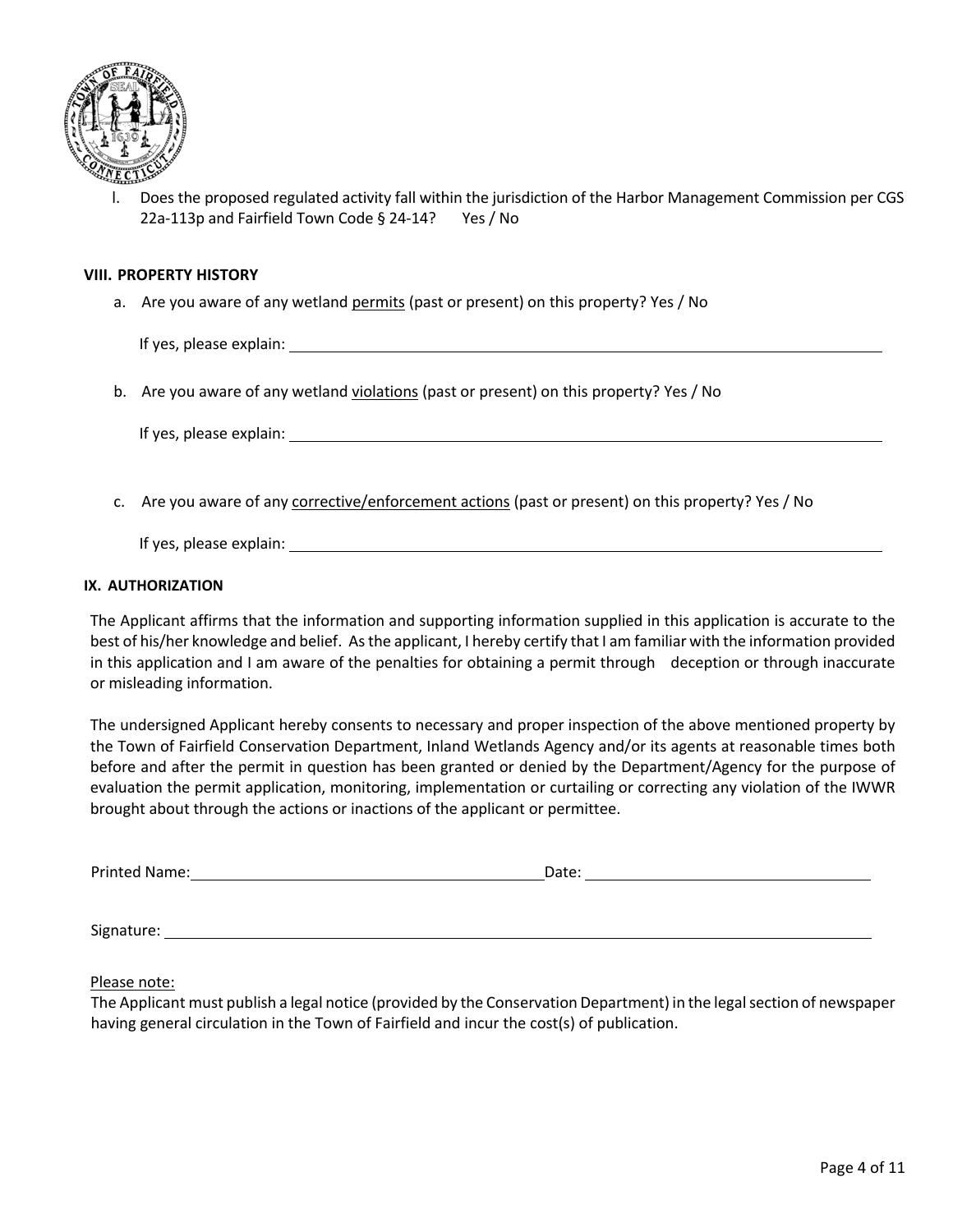

#### **INSTRUCTIONS FOR CWC APPLICATION**

The following instructions are to complete a Permit Application for a Certificate of Wetlands Conformance (CWC) in the Town of Fairfield. Please contact the Conservation Department at (203) 256‐3071 or visit us during counter hours (08:30‐10:30) Monday through Friday with any questions or for guidance. For definitions and explanation of terms, refer to *the Town of Fairfield Inland Wetland and Watercourse Regulations,* available on the Town website.

 Submitting a complete permit application is the responsibility of the applicant and the Department will **reject** incomplete applications.

#### **I. PROJECT NAME**

If applicable, provide the name of the project (i.e. Smith's swimming pool or ABC Shopping Center).

#### **II. PROPERTY LOCATION**

Provide the physical address/location of the property where the proposed activity will occur. Be sure to include the parcel identification (map/block/lot) and land records information using information provided on the field card by the Tax Assessor's Office (or Vision Government Solutions online database [https://gis.vgsi.com/fairfieldct/]).

#### **III. APPLICANT/AGENT**

Provide the contact information for who is submitting the permit application. This may be the property owner or an agent (consultant/contractor) or other stakeholder. Check the box to indicate the applicant's interest in the property.

#### **IV. PROPERTY OWNER**

Provide the contact information for the owner of the property, as recorded at the Tax Assessor's office.

#### **V. SITE MONITOR/SOIL SCIENTIST**

If applicable, provide the contact information for the site monitor or professional soil scientist involved with this permit application, as the Department may wish to discuss technical matters or questions. A site monitor is a local professional with credentialed experience in wetlands, soil science, sediment & erosion control practices who is expected to oversee, correct (if necessary) and report on the project from beginning to end.

#### **VI. PROPOSED REGULATED ACTIVITY**

- a. Circle all applicable regulated activities being proposed for this permit.
- b. In a few words, summarize the proposed project for this permit.
- c. Provide information of all alternatives considered. List all alternatives which would cause less or no environmental impact to wetlands or watercourses and state why the alternative as set forth in the application was chosen.
- d. Provide the anticipated start date of the project.
- e. Provide the anticipated completion date or the duration of the project. A CWC is valid for 5 years.
- f. State whether ANY fill (including stone and gravel) will be imported to the property for the proposed project, estimated volume of material (cubic yards) and the origin of the material (i.e. quarry, wholesaler, etc.).
- g. Provide the area of upland review area proposed for disturbance in this project.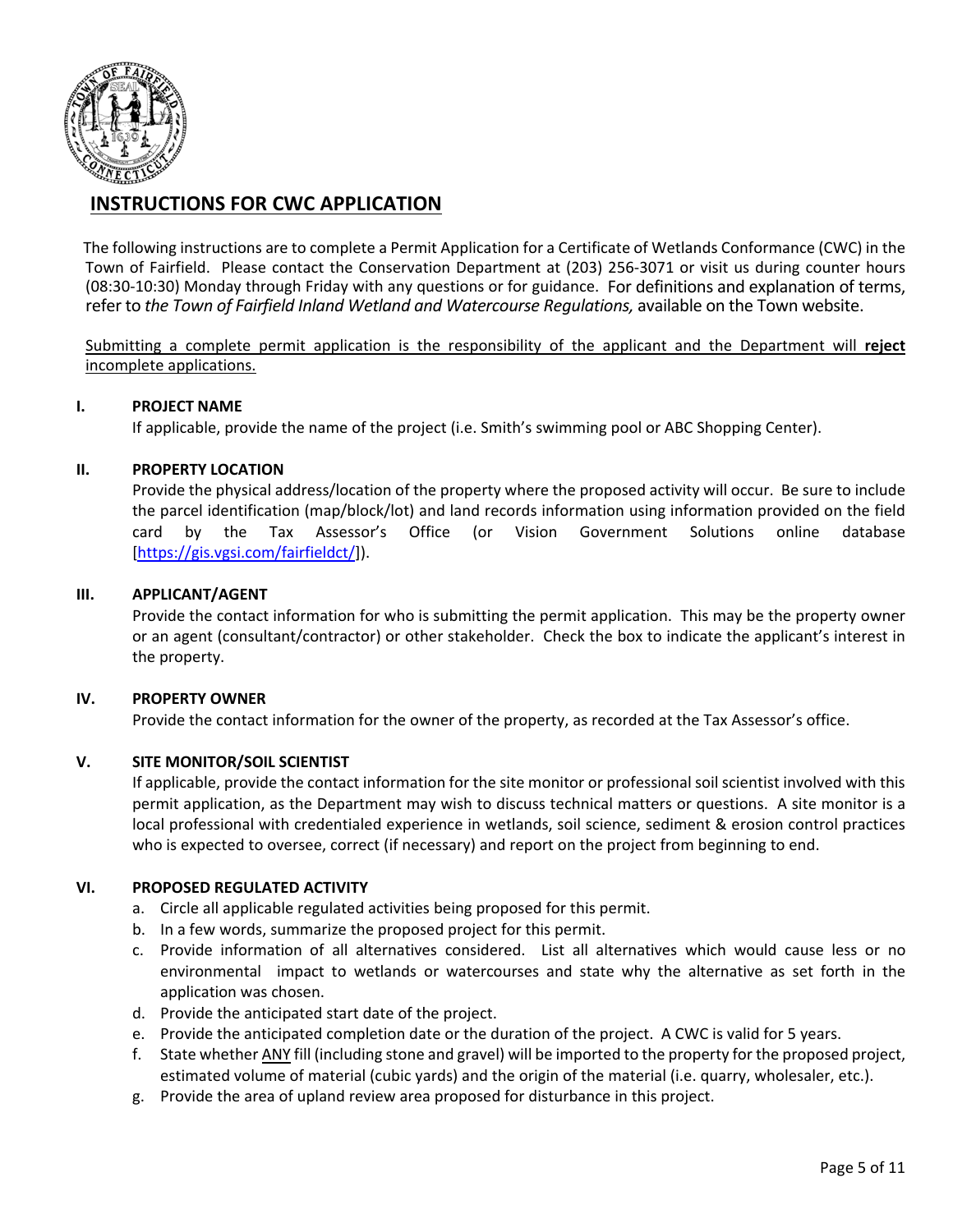

- h. Provide the area outside of the upland review area proposed for disturbance in this project.
- i. Provide the area of inland wetlands proposed for disturbance in this project (this number MUST be zero for a CWC to be applicable).
- j. Provide the total area of wetlands and upland review area on the parcel.
- k. Provide the total area of any proposed additional impervious surface in this project.

#### **VII. PROPERTY DETAILS**

- a. Briefly describe the existing conditions (i.e. wooded, lawn, paved, constructed, etc.) in the area proposed for disturbance.
- b. Check one or more of the natural features that currently exist on the subject property.
- c. Check one or more of the types of services (drinking water and wastewater) provided to the property.
- d. Briefly describe known soil types on the subject property in the area of proposed disturbance (a professional may be required or USDA‐NRCS Web Soil Survey is available online [https://websoilsurvey.sc.egov.usda.gov/App/HomePage.htm]).
- e. Briefly describe known wetland plant species (only OBL or FACW are necessary) adjacent and within the area of proposed disturbance (a professional may be required).
- f. If applicable, provide the contact information for the Connecticut Professional Soil Scientist(s) involved with the proposed project.
- g. Provide the name of the Town watershed in which the subject property is located and the designated setback distance (see Town of Fairfield Wetland Soils and Setbacks Map, available at the bottom of the Conservation Department's homepage https://www.fairfieldct.org/conservation) .
- h. Determine if there are any known or suspected vernal pools located on or adjacent to (within 500‐feet) the property (defined by the USACE and other Agencies as "*depressional aquatic resource basins that typically go dry in most years and may contain inlets or outlets, typically of intermittent flow. Vernal pools range in both size and depth depending upon landscape position and parent material(s). Pools usually support one or more indicator species, including: wood frog, spotted salamander, blue‐spotted salamander, marbled salamander, Jefferson's salamander, and fairy shrimp; however, they should preclude sustainable populations of predatory fish").*  A professional may be required.
- i. Determine if any of the subject property is located within a CTDEEP Natural Diversity Database or Critical Habitat area (see https://portal.ct.gov/DEEP/Endangered‐Species/Natural‐Diversity‐Data‐Base‐Maps and the CTECO Simple Map Viewer http://www.cteco.uconn.edu/viewers/index.htm).
- j. Determine if a significant/dominant presence of invasive plant species exist in the area proposed for disturbance (a professional may be required).
- k. Determine if the proposed regulated activity will occur within 500‐feet of an adjacent Town boundary and provide the Town(s) which abut.
- l. Determine if the proposed regulated activity fall within the jurisdiction of the Harbor Management Commission per CGS 22a‐113p and Fairfield Town Code § 24‐14.

#### **VIII. PROPERTY HISTORY**

- a. To the best of your knowledge, state whether you are aware of any wetland permits (past or present) on this property, including prior ownership. If yes, briefly explain.
- b. To the best of your knowledge, state whether you are aware of any wetland violations (past or present) on this property, including prior ownership. If yes, briefly explain.
- c. To the best of your knowledge, state whether you are aware of any corrective/enforcement actions (past or present) on this property, including prior ownership. If yes, briefly explain.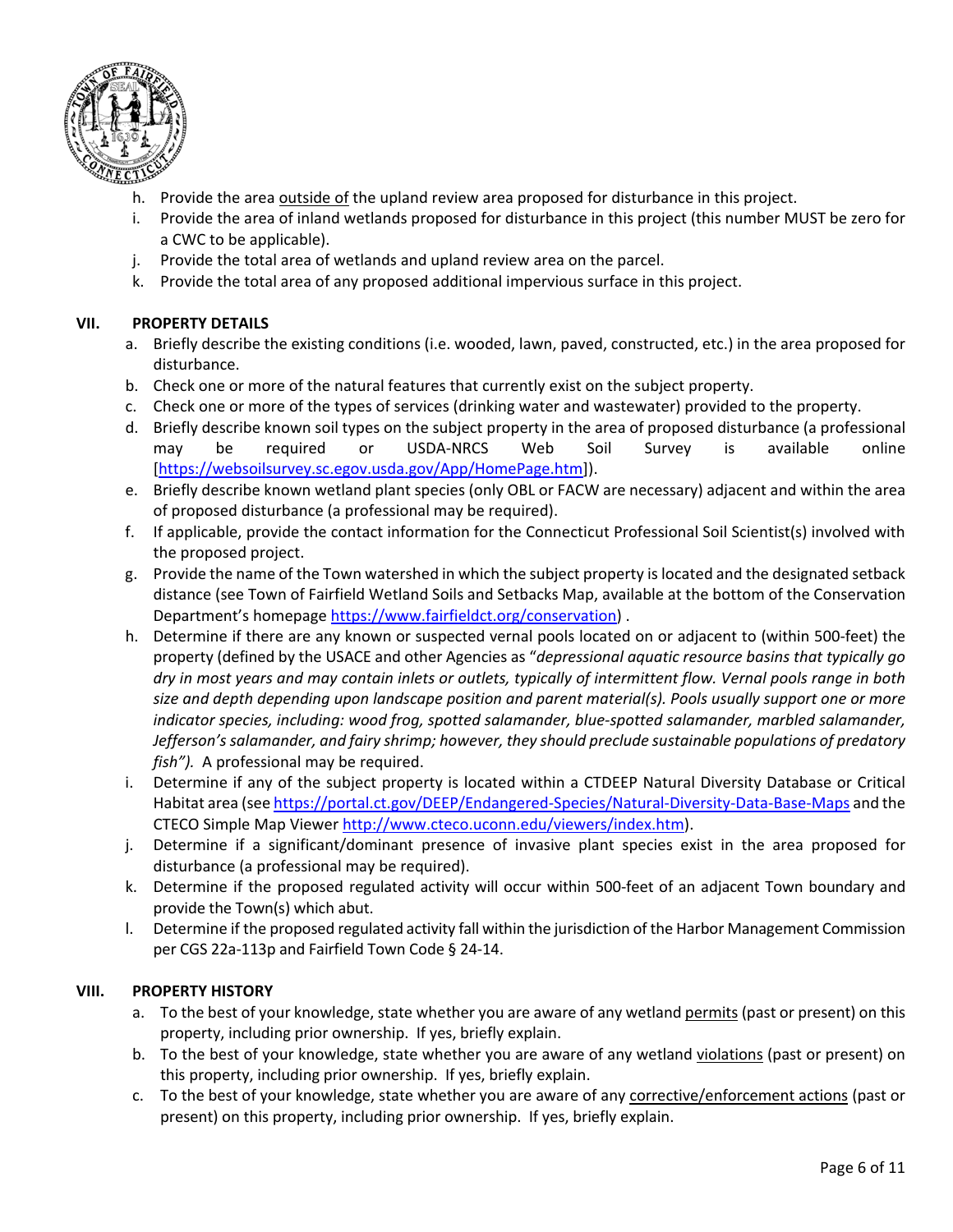

#### **IX. AUTHORIZATION**

Date, print and signature of the applicant/authorized agent of the permit application to be submitted. See note regarding notice to publish in a local newspaper.

#### **CERTIFICATE OF WETLANDS CONFORMANCE (CWC)**

For definitions and explanation of terms and fees, refer to *the Town of Fairfield Inland Wetland and Watercourse Regulations* which are available on the Town website.

"**Addition**" means a proposed structure, or structures that are not greater than 50% of the square footage of the existing foundation area (or that are not more than half of the square footage of the existing structure foundation area).

**"New Structure"** means a proposed structure or structures, that are greater than 50% of the square footage of the existing foundation area (or that are more than half of the square footage of the existing structure foundation area).

"**Demolition"** shall be destruction and removal of a structure, or portion of a structure, including the foundation or slab.

**"Commercial"** or "Commercial, Industrial, Non‐residential, etc." includes any site that is not entirely residential.

**"Unit of Construction"** each separate proposed lot, as in a subdivision;

**OR**, each structure on one lot with its own distinct foundation, or subsurface sewage disposal system, such as a pool or guest house

**OR**, each addition requiring a separate foundation

**OR**, each separate proposed building as in a multi-unit condominium development

**OR**, each separate building structure on one lot or proposed lot such as detached garages, sheds, etc.

**OR**, for commercial, industrial, or non‐residential (and Assisted‐Living type) structures, each 5,000 square feet of the building foundation footprint, or portion thereof, shall be considered a unit of construction, and each parking area shall be a unit of construction.

**"Unit of demolition**" shall be each separate structure whether or not on a separate lot.

#### **Eligible Activities for Certificates of Wetlands Conformance (CWC)**

**a.** Subject to review and written determination by the agency or its agent that the proposed activity(ies):

**IS** not reasonably likely to significantly disturb the natural and indigenous character of the land, and that the conduct of such activity would result in no greater than a minimal impact on any wetland or watercourse;

**AND**, if specified in category i, ii, iv, and v, below, if conducted, are located within one parcel of land, wholly or partially contained within a regulated area, or within a town right‐of‐way or easement but not located within a wetland soil or within a watercourse i.e., within the wetted perimeter, except for aquatic pesticide application.

**OR**, if specified in category iii below, if conducted, are located on a parcel of land which parcel is wholly or partially contained within a regulated area, provided the structure, construction activities, on‐site storm water detention and related site disturbance activities are all located outside of the regulated area.

**THEN**, the following activities may be conducted in the following situations, with a Certificate of Wetlands Conformance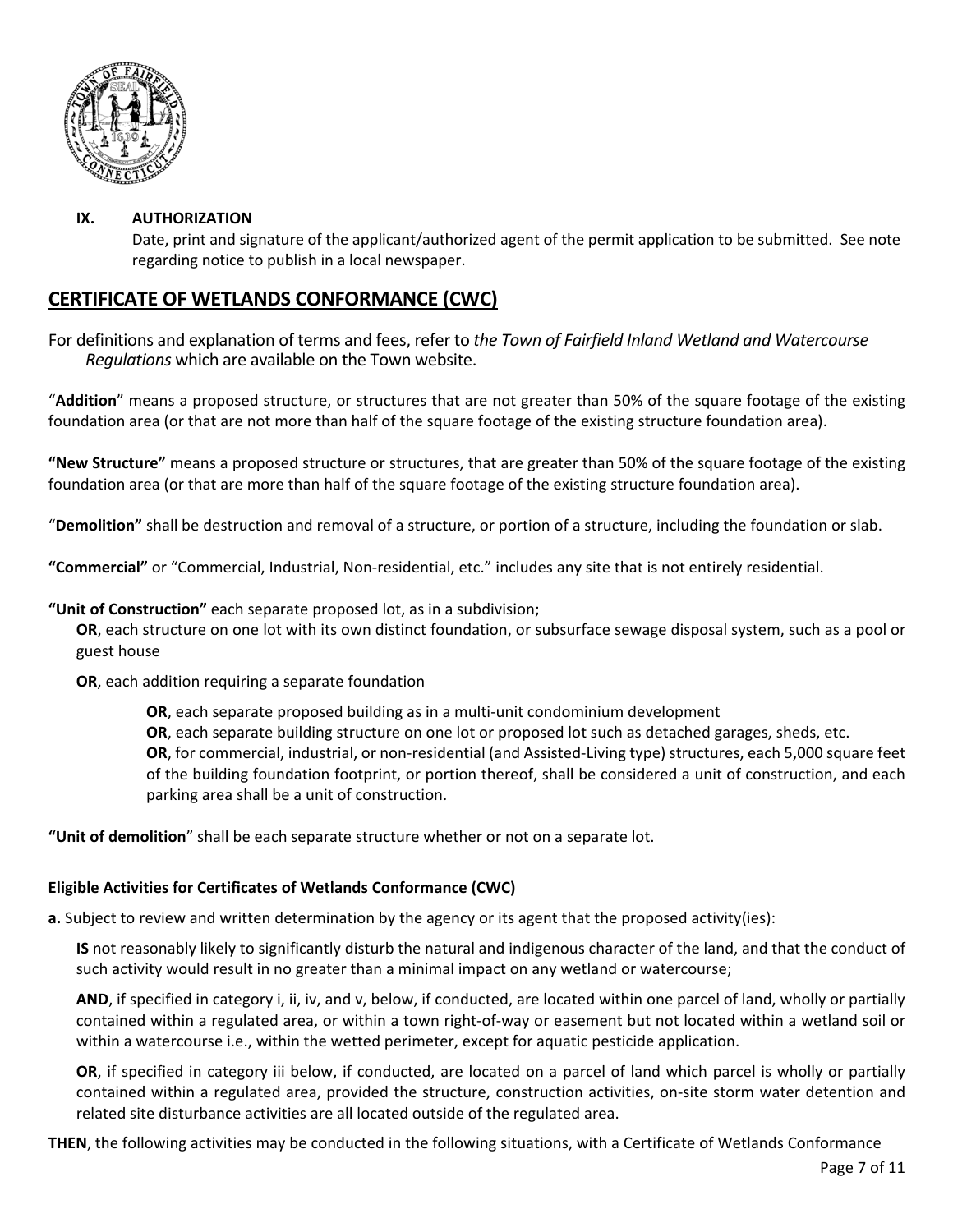

#### **CATEGORIES**:

**(i)** The construction of a shed or deck, or demolition of structure (s) 1,000 square feet or less;

#### **OR**

The excavation and filling of soil observation holes, test pits and borings used to determine engineering, septic, and related information pertaining to site suitability surveys;

#### **OR**

The repair of an existing septic system but not to include the total replacement;

**(ii)** The construction of an addition to an existing residential dwelling or the construction or renovation of improvements located on a residential lot;

#### **OR**

The construction of an addition to an existing commercial, industrial or non-residential building or the construction or renovation of improvements located on a commercial, industrial or nonresidential lot;

#### **OR**

The demolition of a residential building or improvement located on the lot of an existing residential dwelling of over 1000 square feet;

#### **OR**

The demolition of a commercial, industrial or nonresidential building or the existing improvements located on a commercial, industrial or nonresidential lot of over 1000 square feet.

**(iii)** The construction of a new residential structure located on a residential lot;

#### **OR**

The construction of a new commercial, industrial or non‐residential structure located on a commercial, industrial or nonresidential lot.

- **(iv)** Normal routine maintenance by Town of Fairfield agencies that is restricted to the performance of activities incident to maintaining the structural integrity and hydraulic conveyance of existing man-made drainage improvements located in unimproved cross-country easements or rights-of-way, or on private property when all such activities are not located in wetland soil or within the wetted perimeter of a watercourse. Such maintenance work shall be performed so as to cause the least change, modification, disturbance or damage to the regulated area. Every reasonable effort, as determined by the Agency, shall be made to restore the regulated area to its original natural condition by the entity conducting such necessary maintenance (See section 4.2.d.i through 4.2.d.iii).
- **(v)** New or improved drainage projects by Town of Fairfield agencies whether in town rights‐of‐way or on private property, when all such activities are not located in wetland soil or in a watercourse (See section 4.2.d.i through 4.2.d.iii).

The duration of a Certificate of Wetlands Conformance shall correspond to that of an Inland Wetland Permit.

**b**. The designated agent may approve, but not immediately issue, a Certificate of Wetlands Conformance, with or without conditions, to any applicant whose proposed activities, as described in the applicant's supporting plans and documents, come within the situations described hereinabove (6.4.a).

**c(i)**. Any person receiving a notice of intent to approve and issue a Certificate of Wetlands Conformance from such designated agent shall, within ten days of the date of notice of such approval, publish, at the applicant's expense, notice of the intent to approve and issue a certificate in a newspaper having a general circulation in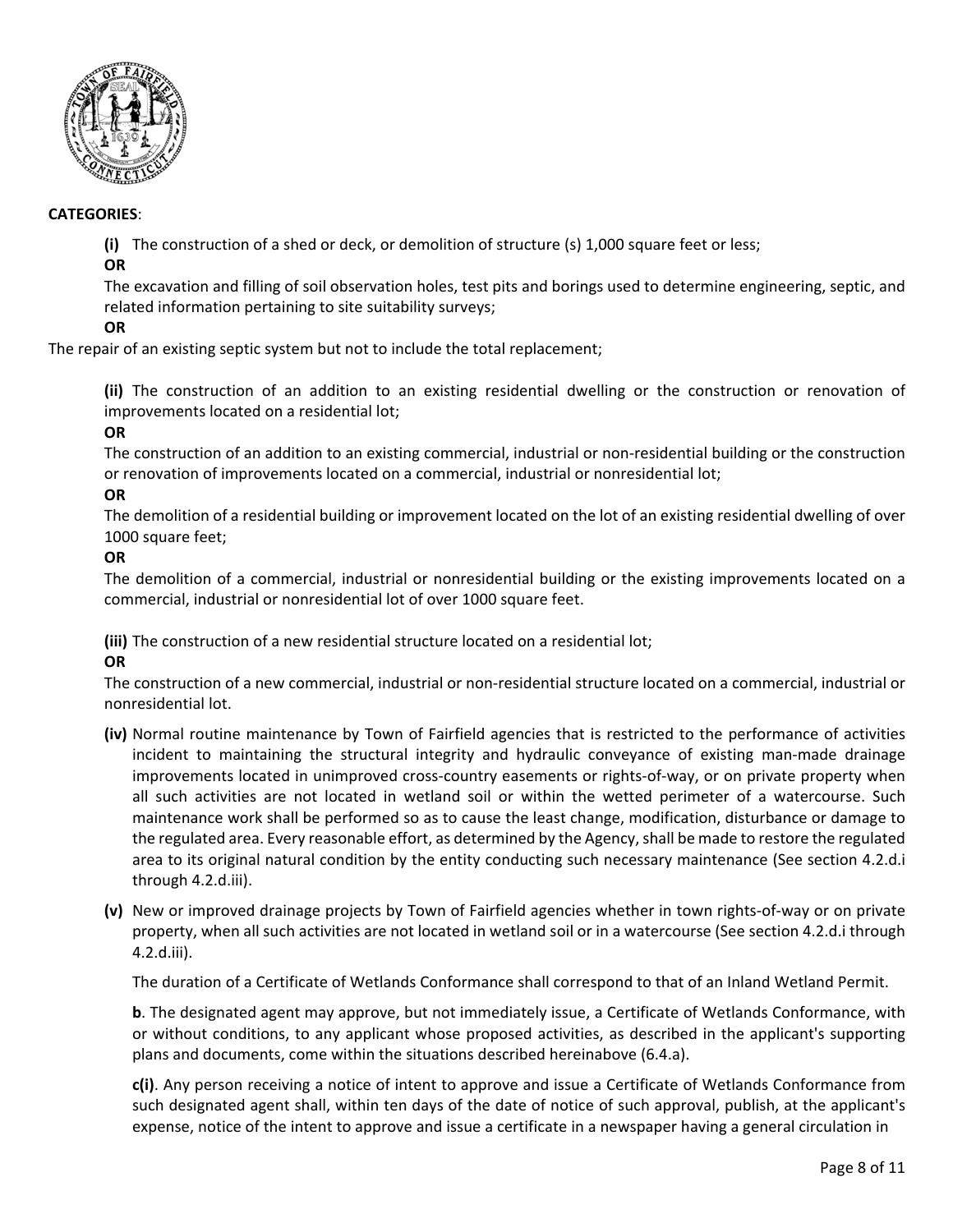

the town wherein the activity is located or will have an effect. Any person may appeal such decision of such designated agent to the Inland Wetlands Agency within fifteen days after the publication date of the notice and the inland wetlands agency shall consider such appeal at its next regularly scheduled meeting provided such meeting is no earlier than three business days after receipt by such Agency or its agent of such appeal. The Inland Wetlands Agency shall, at its discretion, sustain, alter, or reject the decision of its designated agent or require an application for a permit in accordance with sections 6, 7, 8, and 9 of these regulations.

**(ii)**. If approved, the designated agent shall not issue a certificate prior to the expiration of the aforementioned

fifteen-day appeal period; and if appealed no certificate shall be issued prior to a ruling on the appeal by the Agency.

**(iii)**. The applicant shall submit proof of publication of the notice of intent to approve and issue at the time it requests issuance of the approved certificate.

**(iv)**. In acting on an application for a certificate the designated agent or agency shall consider the factors set forth in section 10 of these regulations, and shall state upon the record the reasons for its decision in writing.

**d.** The designated agent or Agency may revoke a Certificate of Wetlands Conformance if, in its judgement, it

finds that the activities are inconsistent with the intent of the Certificate or if the purposes of the wetlands regulations would be best served by requiring an application for a wetland permit.

**e.** The designated agent may annually advise the Agency of the Certificates issued within the preceding year.

#### **APPLICATION TIMELINE: WHAT TO DO AND EXPECT DURING THE CWC PROCESS**

The following steps outline the overall permit application process following receipt. Please contact the Conservation Department at (203) 256-3071 or visit us during counter hours (08:30-10:30) Monday through Friday with any questions or assistance.

1. The Department staff will conduct an initial site inspection to inspect areas of disturbance, conservation easements, wetlands/watercourses, etc. This inspection may be unannounced, but staff will announce our arrival onto the property.

2. Following site inspection, the Department will issue a draft approval of the application within 65 days, however, we make every effort to issue them as soon as possible.

3. Once you receive draft approval, be sure to review all Conditions and contact the Department with any questions.

4. Notice of the project must be published in a newspaper which circulates in Fairfield and proof of publication must be provided to the Conservation Department.

5. A 15-day waiting period for public comment from the date of publication must lapse. If comments are received, then the permit application will be referred to the Conservation Commission for review.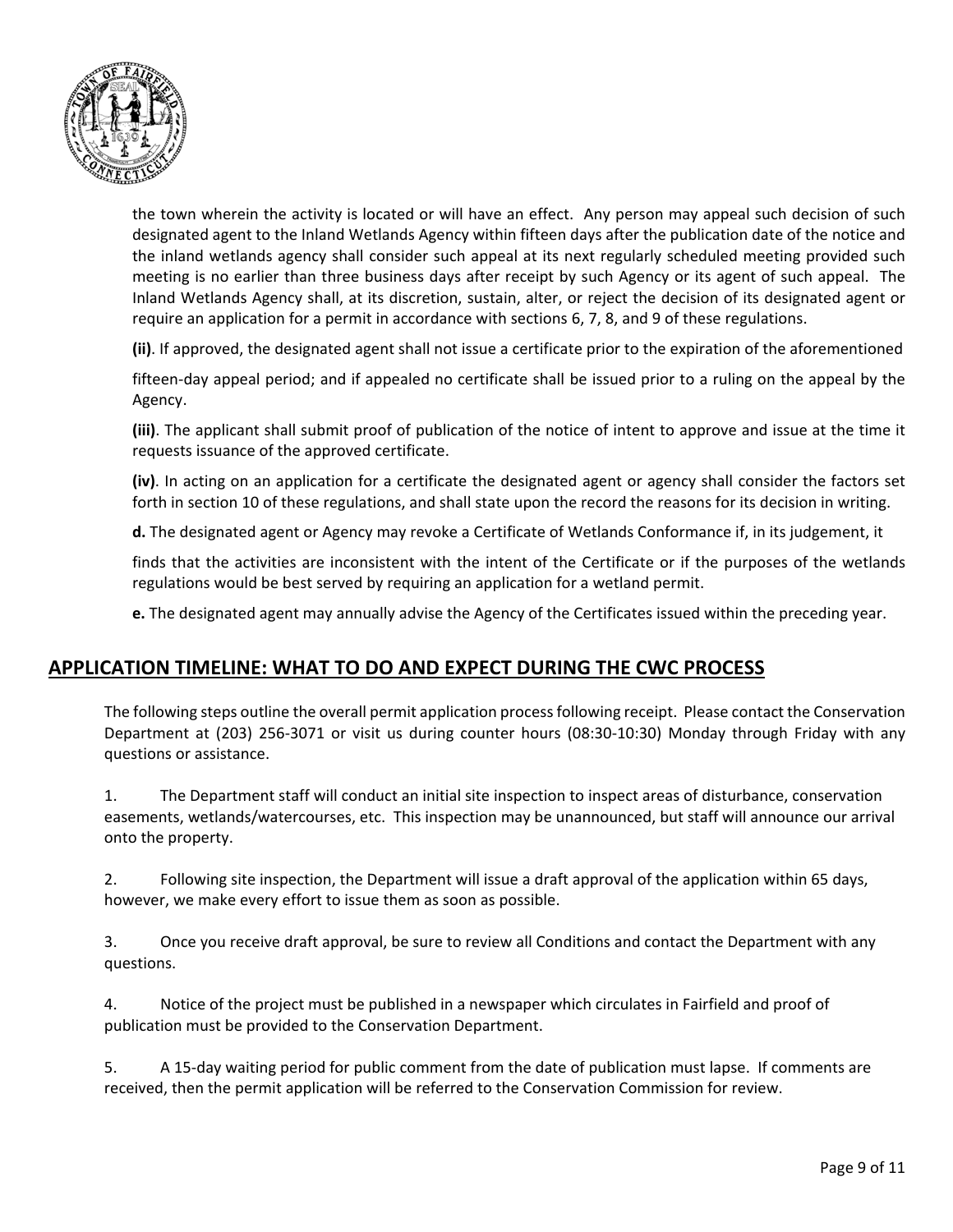

6. Upon expiration of the comment period, be sure to address those conditions marked with an asterisk in the draft approval. Conditions may include the use of a third‐party site monitor and posting of a performance bond.

 You can expect the performance bond estimate to include the following, but not limited to: stormwater detention, soil & erosion controls, plant survival, site stabilization, site monitoring and an "as‐built" survey.

7. Wetlands permit will need to be finalized and the Conservation Department will endorse the Building Permit

8. Complete your project as permitted.

9. The site monitor shall submit final report and recommendation for bond release, if needed.

10. Upon completion of the project and receipt of the documents, an "as-built" survey and site inspection will be required prior to issuance of the Certificate of Occupancy and bond release.

#### **FEE SCHEDULE – APPLICATION FOR CERTIFICATE OF WETLANDS CONFORMANCE**

For definitions and explanation of terms and fees, refer to *the Town of Fairfield Inland Wetland and Watercourse Regulations* which are available on the Town website.

A Use Fee per category type is required, as follows:

| Category     | Use Fee          |                                                             |
|--------------|------------------|-------------------------------------------------------------|
| (i)          | \$640.00         |                                                             |
| (ii)         | \$960.00 plus:   |                                                             |
|              |                  | \$320.00 per additional unit of construction or demolition. |
| (iii)        | \$1,280.00 plus: |                                                             |
|              |                  | \$960.00 per additional unit of construction, plus:         |
|              | \$320.00         | per unit of demolition, plus:                               |
|              |                  | Fee from Schedule A (see below)                             |
| $(iv)$ $(v)$ | Town - No fee    |                                                             |